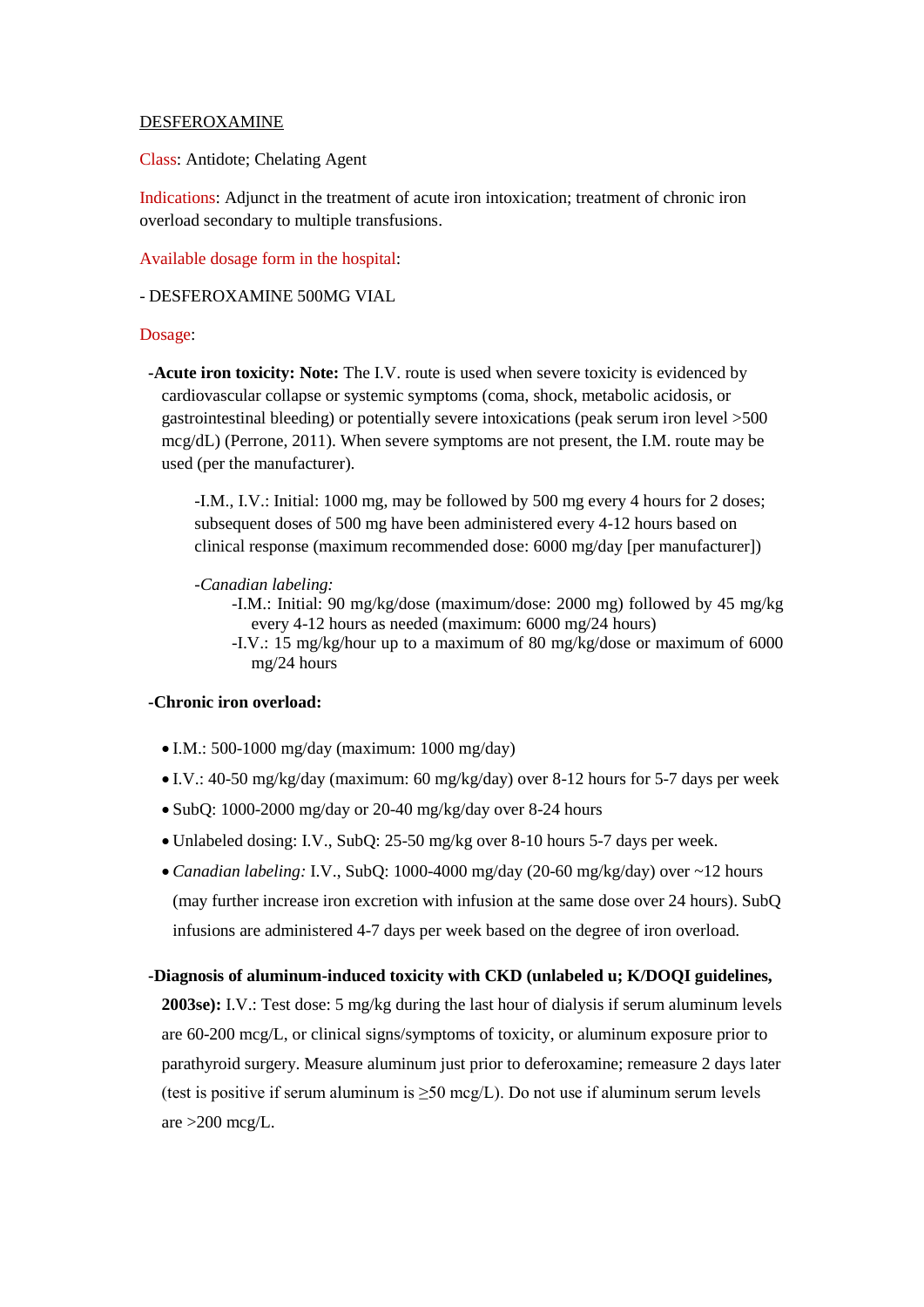- *-Canadian labeling:* **Note:** Measure serum aluminum levels prior to and after administration of deferoxamine. I.V.: Test dose: 5 mg/kg/dose (infusion rate not to exceed 15 mg/kg/hour) following hemodialysis (preferred) or during the last hour of dialysis if serum aluminum levels are >60 mcg/L in association with serum ferritin levels >100 mcg/L; continuous rise in serum aluminum over the next 24-48 hours suggests overload. Remeasure serum aluminum levels prior to next hemodialysis, test is considered positive if serum aluminum levels increase >150 mcg/L above baseline.
- **-Treatment of aluminum toxicity with CKD: (unlabeled use; K/DOQI guidelines, 2003):I.V.:**

Administer after diagnostic deferoxamine test dose. **Note:** The risk for deferoxamineassociated neurotoxicity is increased if aluminum serum levels are >200 mcg/L; withhold deferoxamine and administer intensive dialysis until <200 mcg/L.

- Aluminum rise  $>300$  mcg/L: 5 mg/kg once a week 5 hours before dialysis for 4 months
- Aluminum rise  $\langle 300 \text{ mcg/L}$ : 5 mg/kg once a week during the last hour of dialysis for 2 months
- *-Canadian labeling:* Treatment should be considered for symptomatic patients with serum aluminum levels >60 mcg/L and a positive deferoxamine test dose.
	- oHemodialysis: I.V.: 5 mg/kg/dose (infusion rate not to exceed 15 mg/kg/hour) once weekly for 3 months following hemodialysis (preferred) or during the last hour of dialysis administered. Withhold treatment for 1 month then perform deferoxamine test. Further treatment is not recommended if 2 consecutive tests (performed 1 month apart) yield an increase in serum aluminum levels <75 mcg/L.

oContinuous ambulatory or cyclic peritoneal dialysis: Intraperitoneal (preferred), I.M., SubQ infusion (slow), or I.V. infusion (slow): 5 mg/kg/dose once weekly prior to final daily exchange

## **Geriatric**

Refer to adult dosing. May initiate at the lower end of the dosing range.

## **Renal Impairment:**

 -Severe renal disease or anuria: Use is contraindicated in the manufacturer's U.S. labeling. \*The following adjustments have been used by some clinicians (Aronoff, 2007): Adults:

- Clcr > 50 mL/minute: No adjustment required
- Clcr 10-50 mL/minute, CRRT: Administer 25% to 50% of normal dose
- Clcr<10 mL/minute, hemodialysis, peritoneal dialysis: Avoid use

## **Hepatic Impairment:**

There are no dosage adjustments provided in the manufacturer's labeling (has not been studied).